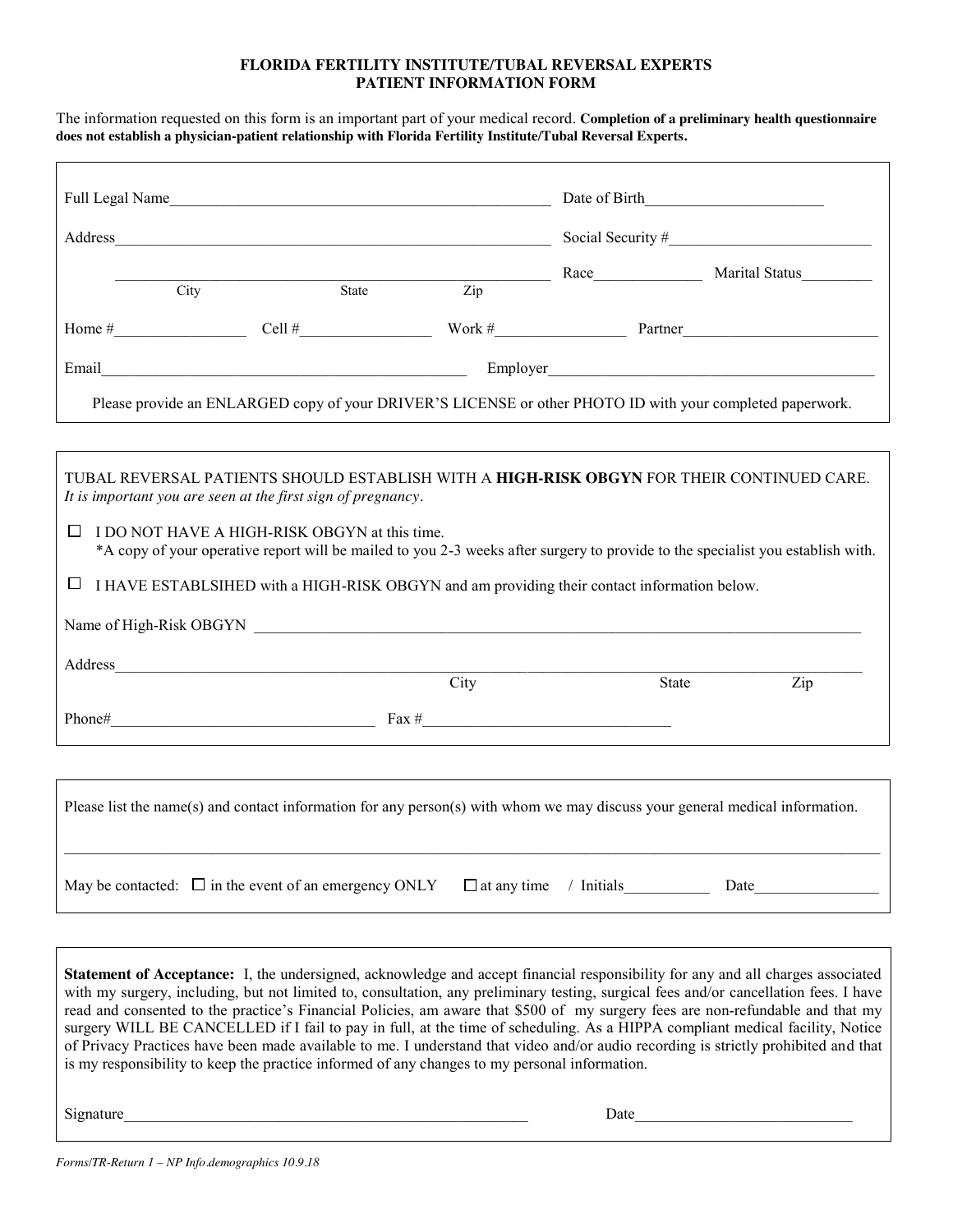# **FINANCIAL POLICIES**

Tubal Reversal Reanastamosis, more commonly known as "tubal reversal" is considered an elective procedure. You have been determined eligible for a tubal reversal based on the physician's review of the history and/or records provided. While our goal is for you to have a successful surgery, as with any surgery, there are no guarantees.

## **Quotes**

• Quotes are valid for 60 days and Promotional quotes are only valid during the term of the promotion.

## **Guarantees**

• The success of surgery can only be truly determined at the time of surgery itself. Therefore; there are no guarantees, refunds or warranties written or implied.

## **Fees**

- **Consult Fees** are due at the time of service unless consult is on day of surgery, then fees are due at the time of surgery scheduling.
- **Surgical Fees** are due at the time of surgery scheduling. Patients scheduled at **Countryside** will receive a reduction in surgical fees of \$1,000 which they will pay to Countryside the day of their procedure.

## **Payment Methods**

- Credit/Debit card (2% fee added), Cash or Cashier's Check/Money Order payable to 'Florida Fertility Institute.'
- This is a Self-Pay procedure, not covered or reimbursed by insurance.

## **Finance Companies**

• Loans funded to us, the provider, must be reduced by \$900 which the patient is responsible for paying.

## **Changes to Surgery**

• **Cancellation of Surgery:** Cancellation of surgery results in forfeiture of a percentage of fees as follows: Merchant card fees are non-refundable. & Cancellation Date Retained by FFI Refunded to Patient 31 Days or More 30% 70% 22 – 30 Days | 50% | 50% 15 – 21 Days 70% 30% 7 – 14 Days | 90% | 10%

## • **Rescheduling of Surgery:**

Requests 60 days or more from the surgery date will result in a \$750 fee due at the time of rescheduling. Requests 59 days or less from the surgery date will result in a cancellation of surgery.

• All refunds must be processed by the means originally paid and can take 4-6 weeks to fully process.

## **Statement of Acceptance**

By signing below, I attest that I have read, acknowledge and accept all of the aforementioned policies. I understand that all charges/balances incurred are my financial responsibility inclusive of fees for medical services rendered, all legal fees potentially associated with my account and any associated fees as herein described. I understand that this is a self-pay procedure. I am aware that I may not submit to insurance for this procedure as it has been discounted to a self-pay rate, is a global fee and encompasses services from multiple providers; therefore, any submission on my part may be a misrepresentation of actual, true charges.

 $\overline{\phantom{a}}$  ,  $\overline{\phantom{a}}$  ,  $\overline{\phantom{a}}$  ,  $\overline{\phantom{a}}$  ,  $\overline{\phantom{a}}$  ,  $\overline{\phantom{a}}$  ,  $\overline{\phantom{a}}$  ,  $\overline{\phantom{a}}$  ,  $\overline{\phantom{a}}$  ,  $\overline{\phantom{a}}$  ,  $\overline{\phantom{a}}$  ,  $\overline{\phantom{a}}$  ,  $\overline{\phantom{a}}$  ,  $\overline{\phantom{a}}$  ,  $\overline{\phantom{a}}$  ,  $\overline{\phantom{a}}$ 

Date **Patient Name (Printed)** Patient Signature Printed Patient Signature



| Days Between Surgery | Percentage of Funds | Percentage of Funds        |
|----------------------|---------------------|----------------------------|
| & Cancellation Date  | Retained by FFI     | <b>Refunded to Patient</b> |
| 31 Days or More      | 30%                 | 70%                        |
| $22 - 30$ Days       | 50%                 | 50%                        |
| $15 - 21$ Days       | 70%                 | 30%                        |
| $7 - 14$ Days        | 90%                 | 10%                        |
| 6 Days or Less       | 98%                 | 2%                         |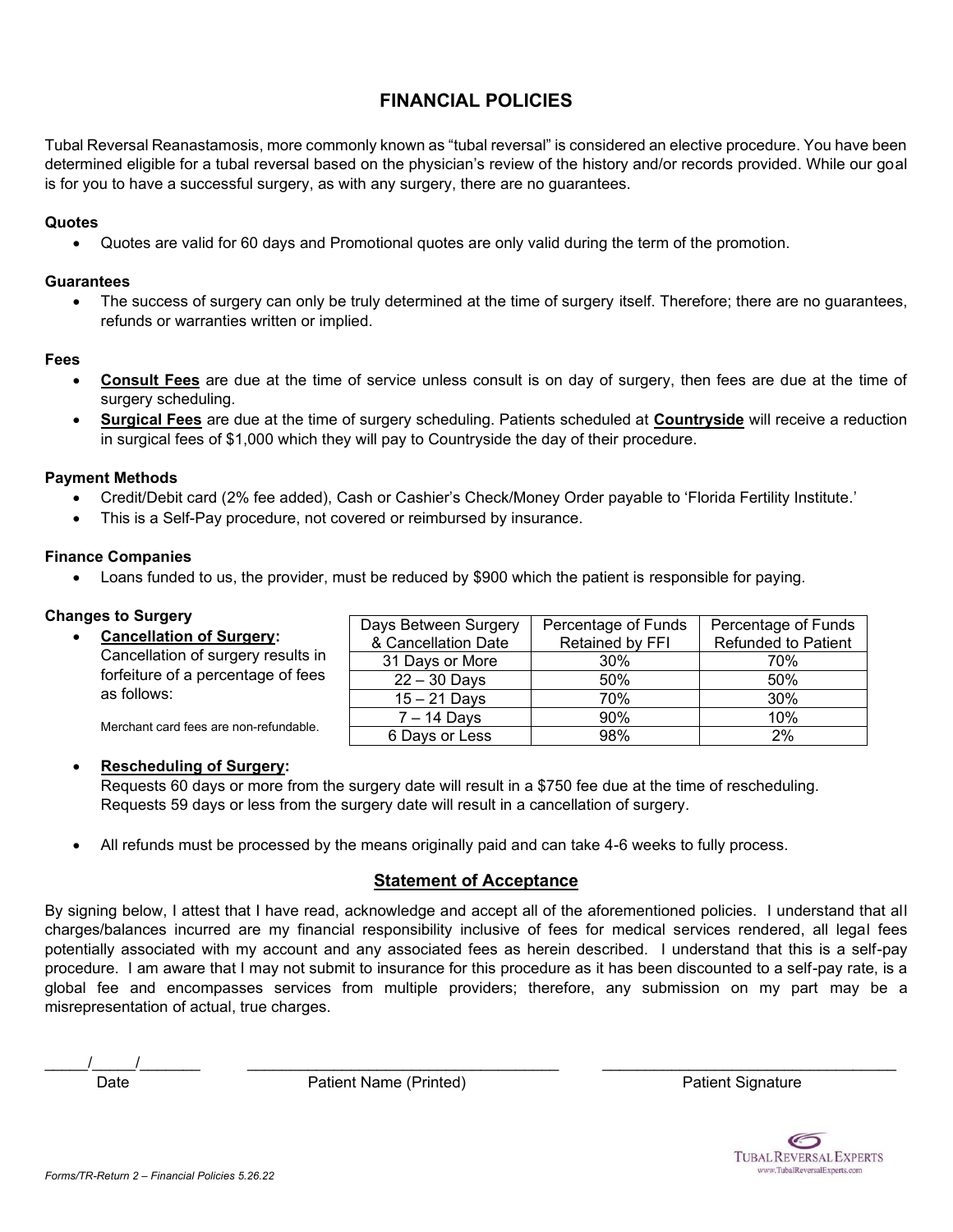## **SURGERY CONSENT FORM**

Patient Name:

- 1) I authorize and direct Mark Sanchez, M.D. and/or Yissa Fonticiella, M.D. and their associates to perform the following surgery on me: *Exploratory Laparotomy Micro Tubal Reanastomosis* and to perform any other surgical procedure that medical judgement may dictate advisable for me for future conception or necessary to perform my Micro Tubal Reanastomosis. *Examples may include* lysis of adhesions or removal of endometriosis via laparoscopy. In these instances, the patient may be responsible for additional fees to the surgery center, anesthesia and pathology which are separate entities from Florida Fertility Institute.
- 2) The nature of the operation has been fully explained to me as well as the risks, benefits, complications and alternatives. No warranty or guarantee has been made as to the result.
- 3) I understand that Dr. Sanchez and/or Dr. Fonticiella may use resident physicians to assist in the surgery and that following the surgery the resident physician will be responsible for my inhospital care (if necessary) and report my progress to my surgeon.
- 4) I understand that the Dr. Sanchez and/or Dr. Fonticiella and their associates or assistants will be occupied solely with performing the surgical operation, and the person or persons performing services involving pathology and radiology, are not the agents, servants or employees of Dr. Sanchez and/or Dr. Fonticiella, but are independent contractors.
- 5) I understand my surgery is scheduled at  $\Box$ and that I must be accompanied by a friend/family member over 18 years old with proper identification in order to be released from the surgery center.

I acknowledge acceptance of this agreement by my signature below:

 $\frac{1}{2}$  ,  $\frac{1}{2}$  ,  $\frac{1}{2}$  ,  $\frac{1}{2}$  ,  $\frac{1}{2}$  ,  $\frac{1}{2}$  ,  $\frac{1}{2}$  ,  $\frac{1}{2}$  ,  $\frac{1}{2}$  ,  $\frac{1}{2}$  ,  $\frac{1}{2}$  ,  $\frac{1}{2}$  ,  $\frac{1}{2}$  ,  $\frac{1}{2}$  ,  $\frac{1}{2}$  ,  $\frac{1}{2}$  ,  $\frac{1}{2}$  ,  $\frac{1}{2}$  ,  $\frac{1$ Date **Date** Print Name

 $\frac{1}{2}$  ,  $\frac{1}{2}$  ,  $\frac{1}{2}$  ,  $\frac{1}{2}$  ,  $\frac{1}{2}$  ,  $\frac{1}{2}$  ,  $\frac{1}{2}$  ,  $\frac{1}{2}$  ,  $\frac{1}{2}$  ,  $\frac{1}{2}$  ,  $\frac{1}{2}$  ,  $\frac{1}{2}$  ,  $\frac{1}{2}$  ,  $\frac{1}{2}$  ,  $\frac{1}{2}$  ,  $\frac{1}{2}$  ,  $\frac{1}{2}$  ,  $\frac{1}{2}$  ,  $\frac{1$ 

Date **Date Patient Signature** 

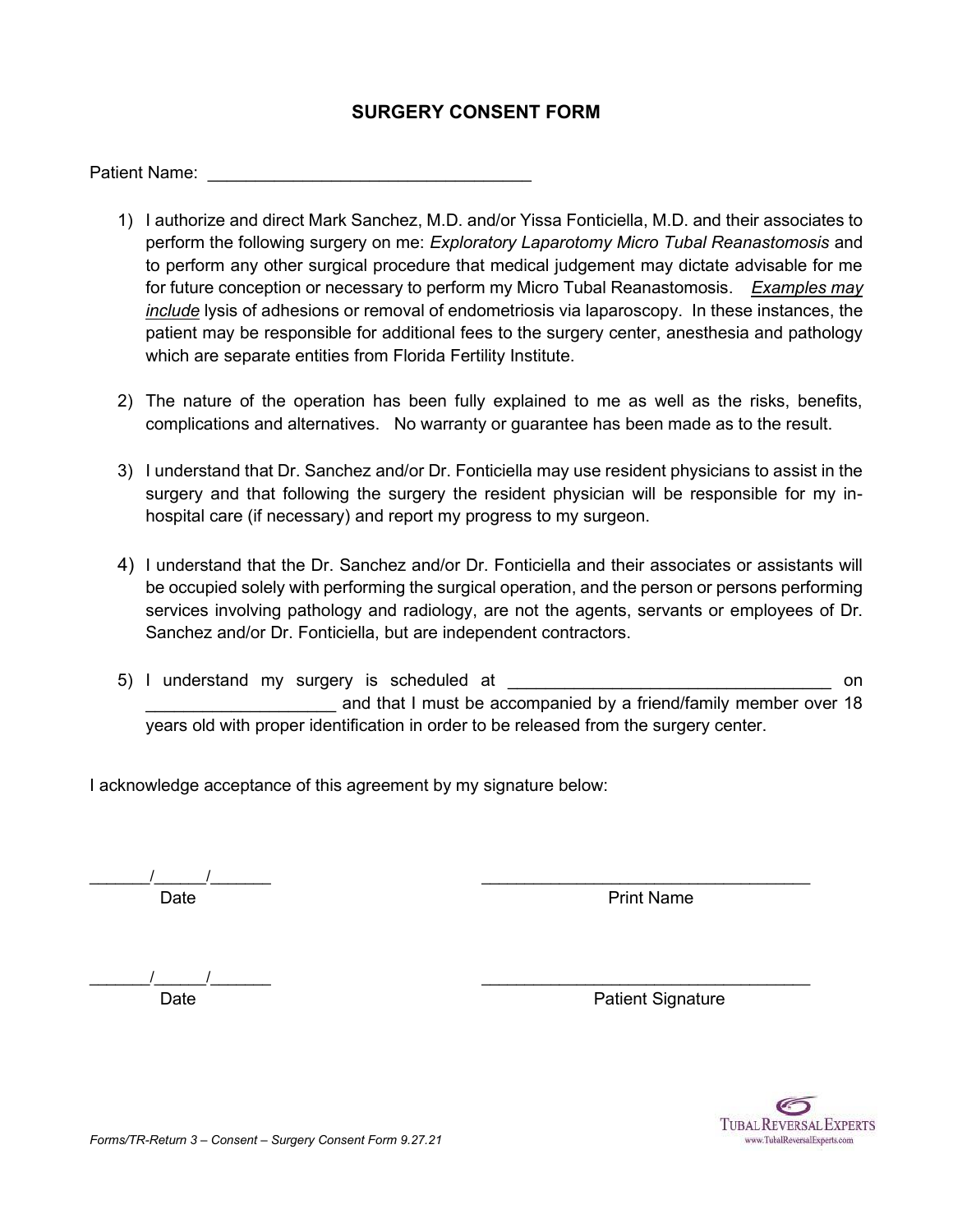## **MICROSURGICAL TUBAL RECONSTRUCTION VIA LAPAROTOMY CONSENT FORM**

Dr. Mark Sanchez and/or Dr. Yissa Fonticiella has determined that you are infertile or sterile and the reason for this condition may be because your fallopian tubes are not open. The fallopian tubes are the tubes in the female pelvis, which allow the egg produced by your ovaries to reach your uterus or womb. If these tubes are closed, it is unlikely that the sperm could come into contact with the egg resulting in pregnancy. You and your physician are considering an operation on your fallopian tubes to try and make them open in an attempt to make you fertile. This operation will not help you physically. It is only preformed on those women who have an overwhelming desire to become pregnant. Furthermore, as in any operation there exists the possibility of complications developing. **It is possible that this operation will not help, it is even possible that you will be worse after the operation.** Your physician can make no guarantee as to the results or benefits that may be obtained from this operation.

Fallopian tube reconstruction is performed via mini laparotomy, requiring a surgical cut in the lower abdomen. Following such incision the physician may find that the fallopian tubes are too damaged to repair and no reconstruction can be performed. Complications from microsurgical tubal anastomosis are infrequent but can occur. Some possible complications of this operation include bleeding, infection, generalized disease and inflammation of the lining of the abdomen, abnormal or "ectopic" pregnancy, hernia or "rupture" developing at the site of the surgical cut in the abdomen, damage to the nerves going to the legs, causing weakness, numbness, and pain in the thighs, legs, and feet, damage to the intestines, blocked bowels, pneumonia, blood clots in the legs and lungs, stroke and heart attacks. These complications can result in prolonged illness, the need for blood transfusions, poor healing, scarring and the need for further surgical operations.

An ectopic pregnancy is a pregnancy that develops in the fallopian tubes instead of in the uterus or womb. Approximately 10% of women who have pregnancies following pelvic microsurgery have the pregnancy occur in the fallopian tube. This type of pregnancy may require further surgery and always results in termination of the pregnancy without live birth. Some of the other possible complications of fallopian tube reconstruction can cause prolonged illness, scarring, poor healing wounds, and permanent deformity. Very rarely, some of the complications of fallopian tube reconstruction can even cause death. The purpose of this form is to ensure that your decision to have surgery is made with full knowledge of the risks of this kind of operation.

I CERTIFY: I have read or had read to me the contents of this form; I understand the risks, complications and alternatives involved in this operation. I have had the opportunity to ask any questions which I had, and all my questions have been answered. I understand the procedure(s) and the potential risks and complications associated with the procedure(s) and that alternative procedure(s) may be available. I sign this consent freely and voluntarily and by my signature below, consent to the procedure(s) discussed herein.

DATE: \_\_\_\_\_\_/\_\_\_\_\_\_\_/\_\_\_\_\_\_\_ SIGNED: \_\_\_\_\_\_\_\_\_\_\_\_\_\_\_\_\_\_\_\_\_\_\_\_\_\_\_\_\_\_\_\_\_\_\_\_

Patient Signature

I have consulted with and explained the contents of this consent form to the person above.

DATE: \_\_\_\_\_\_/\_\_\_\_\_\_\_/\_\_\_\_\_\_\_ SIGNED: \_\_\_\_\_\_\_\_\_\_\_\_\_\_\_\_\_\_\_\_\_\_\_\_\_\_\_\_\_\_\_\_\_\_\_

Physician Signature



*Forms/TR-Return 5 – Consent – Microtubal Reconstruction 11.1.2021*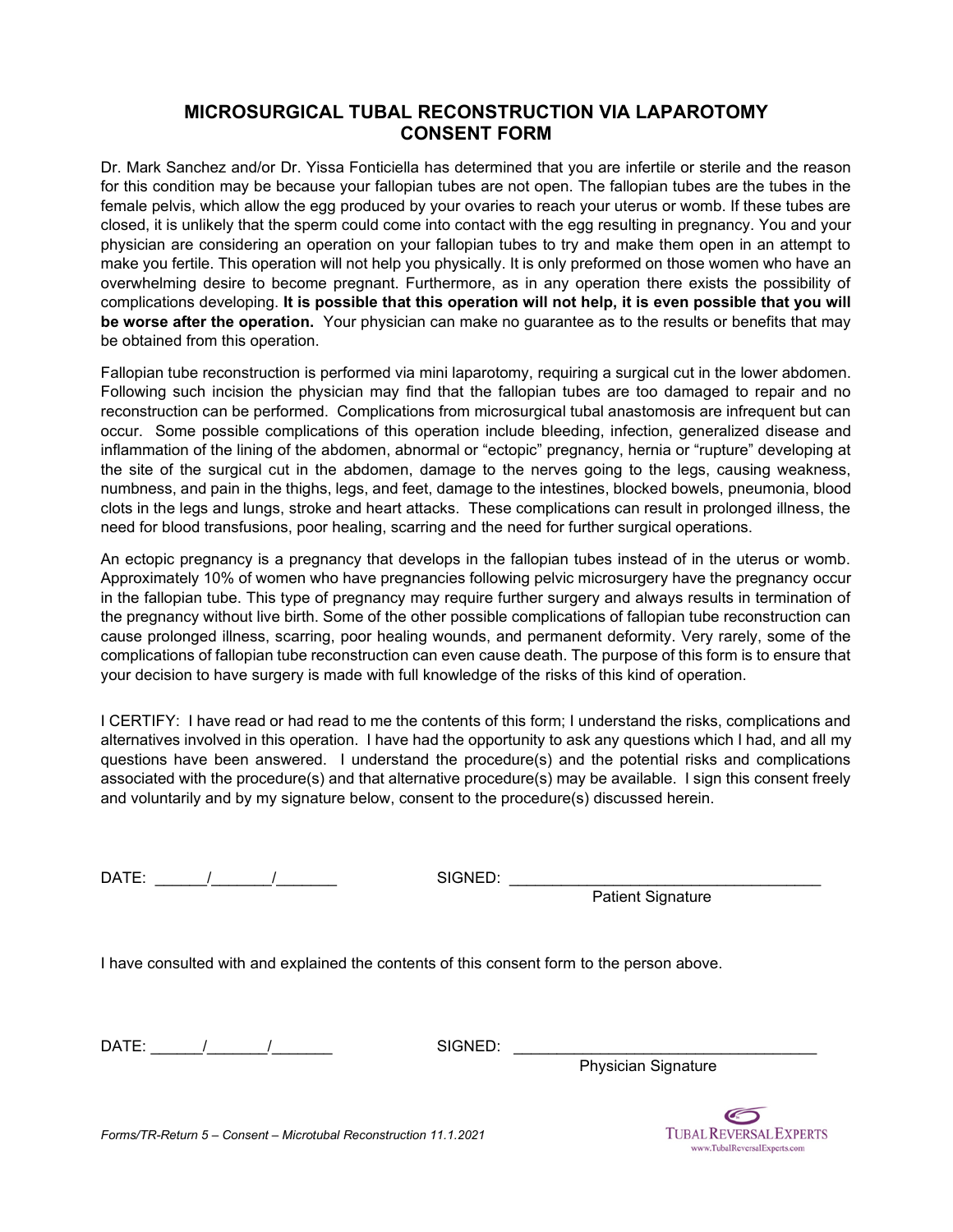# **FLORIDA FERTILITY INSTITUTE PATIENT-PHYSICIAN ARBITRATION AGREEMENT**

**(For claims related to medical care and treatment)**

### **1. AGREEMENT TO ARBITRATE CLAIMS REGARDING FUTURE CARE & TREATMENT.**

I agree that any controversy, including without limitation, claims for medical malpractice, personal injury, loss of consortium, or wrongful death, arising out of or in any way relating to the diagnosis, treatment, or care of the patient by the undersigned provider of medical services, including any partners, agents, or employees of the provider of medical services, shall be submitted to binding arbitration.

- **2. AGREEMENT TO ARBITRATE CLAIMS REGARDING PAST CARE & TREATMENT.** I further agree that any controversy, including without limitation, claims for medical malpractice, personal injury, loss of consortium, or wrongful death, arising out of or in any way relating to the past diagnosis, treatment, or care by a provider of medical services, or the provider's agents or employees, shall be submitted to binding arbitration.
- **3. WAIVER OF RIGHT TO JURY TRIAL.** By entering into this Agreement, I am giving up my constitutional right to have any such dispute decided in a court of law before a jury, and instead I am accepting the use of binding arbitration.
- 4. ALL CLAIMS MUST BE ARBITRATED BY ALL CLAIMANTS. l claims based upon the same occurrence, incident, or care shall be arbitrated in one proceeding. It is the intention that this Agreement bind all parties whose claims may arise out of or relate to treatment or services provided by the provider of medical services, including myself, my estate, any spouse or heirs of mine, any biological or adoptive parent of mine and any children of mine, whether born or unborn, at the time of occurrence giving rise to the claim. In the case of any pregnancy, this would include my expected child or children. By signing this Agreement, I consent to participation in this arbitration of any person or entity that would otherwise be a proper additional party in a court action.
- **5. ARBITRATION PROCEDURES.** I agree and recognize that the provisions of Florida Statutes, Chapter 766, governing medical malpractice claims shall apply to the parties and/or claimant(s) in all respects except that at the conclusion of the pre-suit screening period and provided there is no mutual agreement to arbitrate under Florida Statutes, Chapter 766.106 or 766.207, I and/or other claimant(s) shall resolve any claim through arbitration pursuant to this Agreement. Accordingly, any demand for arbitration shall not be made until the conclusion of the pre-suit screening period under Florida Statutes, Chapter 766. Within (20) twenty days after a party of this Agreement has given written notice to the other of a demand for arbitration of said dispute or controversy, the parties to the dispute or controversy shall each have an absolute and unfettered right to appoint an arbitrator of its choice and shall give notice of such appointment to the other. Within a reasonable time after such notices have been given the two arbitrators so selected shall select a neutral arbitrator and give notice of the selection thereof to the parties. The arbitrators shall hold a hearing within a reasonable time from the date of notice of selection of the neutral arbitrator. I agree that the arbitration proceedings are private, not public, and the privacy of the parties and of the arbitration proceedings shall be preserved.
- **6. ARBITRATION EXPENSES.** Expenses of the arbitration shall be shared equally by the parties to this Agreement.
- **7. APPLICABLE LAW.** Except as herein provided, the arbitration shall be conducted and governed by the provisions of the Florida Arbitration Code, Florida Statutes, Section 682.01 et seq. The arbitration panel shall allow for reasonable discovery in accordance with the issues raised related to any claim based upon a reasonable schedule set by such arbitration panel, which shall at least include discovery related to: the disclosure of experts and witnesses; expert, witness and party depositions; and written discovery, including the power of each party to issue subpoenas. In

conducting the arbitration under Florida Statutes, Section 682.01 et seq., all substantive provisions of the Florida law governing medical malpractice claims and damages related thereto, including but not limited to, Florida's Wrongful Death Act, the standard of care for medical providers, caps on damages under Florida Statutes 766.118, the applicable statute of limitations and repose as well as and the application of collateral sources and setoffs shall be applied. Venue for the arbitration shall be held in the county where the medical services, that are the subject of the arbitration, were rendered.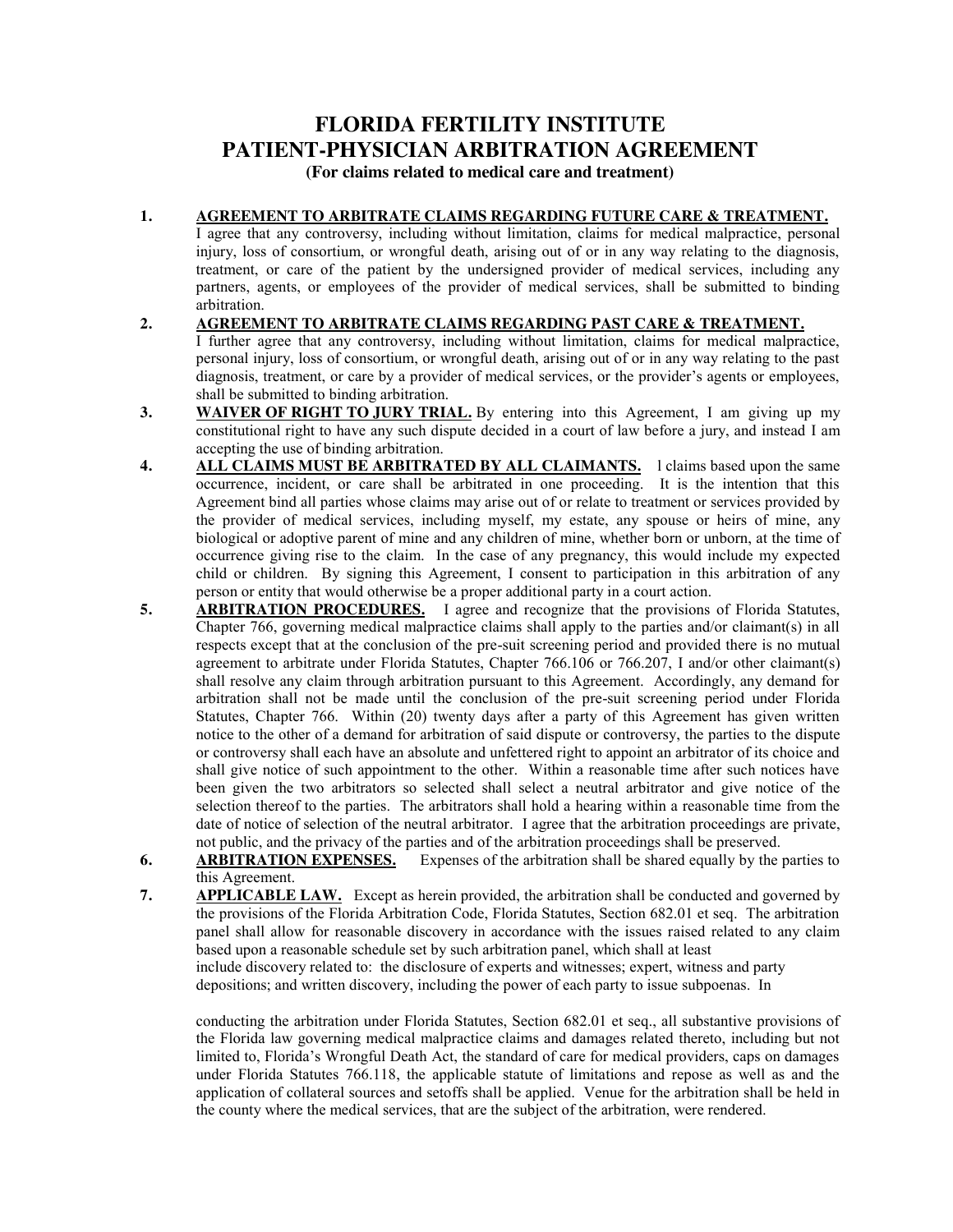- **8. EFFECT OF REFUSAL TO PROCEED WITH ARBITRATION.** In the event that I refuse to go forward with arbitration, Florida Fertility Institute PA, its healthcare providers, employees or agents reserves the right to proceed with arbitration, the appointment of a arbitrator, and hearings to resolve the dispute, despite my refusal to participate or my absence. Submission of any dispute under this agreement to arbitration may only be avoided by a valid court order, indicating that the dispute is beyond the scope of this arbitration Agreement or contains an illegal aspect, precluding the resolution of the dispute by arbitration. Any party to this Agreement who refuses to go forward with arbitration hereby acknowledges that the arbitrator will go forward with the arbitration hearing and render a binding decision without the participation of the party opposing arbitration or despite that party's absence at the arbitration hearing.
- **9. SEVERABILITY.** If any provision of this Agreement is held invalid or unenforceable, the remaining provisions shall remain in full force and shall not be affected by the invalidity of any other provision.
- **10, ACKNOWLEDGEMENTS BY PATIENT.** By signing this Agreement, I also acknowledge that I have been informed that:
	- **a. NO DURESS.** The Agreement may not be submitted to me for approval when my condition prevents me from making a rational decision whether or not to agree;
	- **b. AGREEMENT BASED UPON OWN FREE WILL.** The decision whether or not to sign the Agreement is solely a matter for my determination without any influence by the physician or hospital;
	- **c. BINDING ARBITRATION AND EFFECT ON RIGHT OF APPEAL.** Binding arbitration means that I give up my right to go to court to assert or defend a claim covered by this Agreement. The resolution of claims covered by this Agreement will be determined by a panel of arbitrators and not a judge or jury. Each party is entitled to a fair hearing, but the arbitration procedures are simpler and more limited than rules applicable in court. Arbitration decisions are as enforceable as any court order. The decision of an arbitration panel is final and there will generally be no right to appeal an adverse decision.
	- **d. READ AGREEMENT, AND UNDERSTOOD.** I have read and understand the above Agreement. I understand I have the right to have my questions about arbitration or this Agreement answered and I do not have any unanswered questions. I execute this Agreement of my own free will and not under any duress.
	- **e. SIGNATURE OF AGREEMENT.** This Agreement shall be effective upon my and/or the my representative's signature below. Upon such signature, this Agreement shall be deemed to he fully executed and binding upon all parties.
	- **f. BY SIGNING THIS AGREEMENT I AM WAIVING MY RIGHT TO A JURY TRIAL AND I AM AGREEING TO ARBITRATE ALL CLAIMS ARISING OUT OF OR RELATED TO MY MEDICAL CARE AND TREATMENT.**

| Bv<br>Patient (Sign & Print Name)                                  | Date |
|--------------------------------------------------------------------|------|
| Bv<br>Parent or Guardian if patient is a Minor (Sign & Print Name) | Date |
| Bv<br>Healthcare Provider or Authorized Representative             | Date |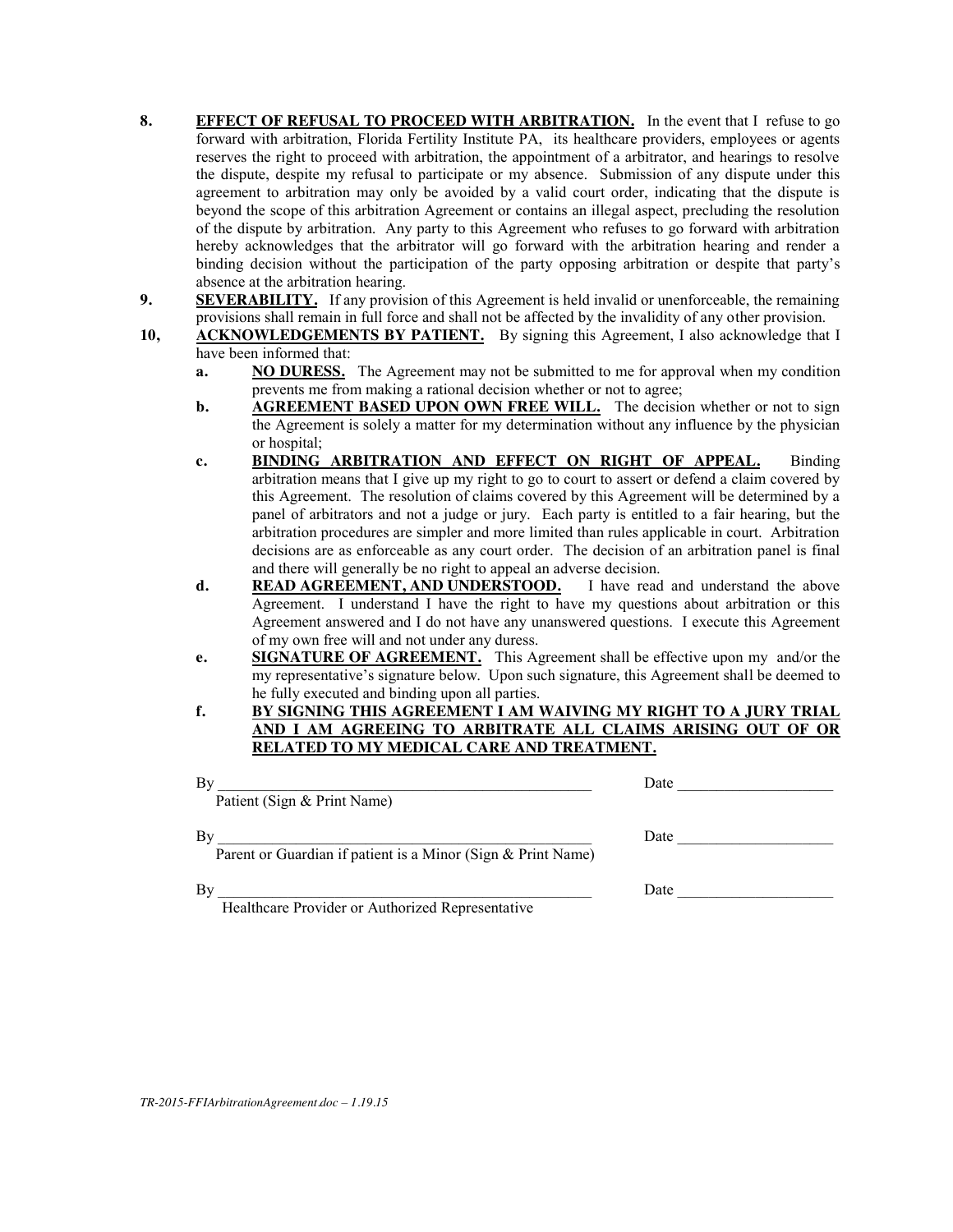# **WAIVERS OF LIABILITY**

Tubal Reversal Reanastamosis, more commonly known as, "tubal reversal" is considered an elective procedure. You have been determined eligible for a tubal reversal based on the physician's review of the history and/or records provided. While our goal is for you to have a successful surgery, as with any surgery, there are no guarantees. Ultimately, the success of surgery can only be known at the time of surgery itself.

### **What defines a successful surgery?**

A tubal reversal is considered successful when one or both tubes are successfully repaired AND when one or both tubes are determined "patent" open at the conclusion of surgery.

There is a possibility the tubes can close during the healing process. It is important to follow your post-operative guidelines to allow for appropriate healing. Our nurse is available by phone for any questions or concerns you might have.

It is important you establish with a high-risk OBGYN for your continued care as you should be seen at the first sign of pregnancy.

**MALE FERTILITY:** Our practice recommends semen analysis testing to evaluate any potential male fertility factor that may hinder or prevent successful conception.

**ADVANCED MATERNAL AGE FACTORS:** Our practice recommends specialized blood work called an (AMH – Anti-Mullerian Hormone) for women of advanced maternal age. Statistically, by around the age of 42 there is typically less than a 5% chance of successful conception due to changes in hormone levels and ovarian reserve (egg quality and quantity).

**CONSENT:** By signing below I am consenting to allow Dr. Mark Sanchez and/or Dr. Yissa Fonticiella to proceed with the tubal reversal surgery. I understand that there are no guarantees or warrantees, written or implied. I understand the potential risks and complications and outcomes of this operation. I understand that this is an elective procedure and that alternative procedure(s) may be available. By signing I revoke any rights relative to recourse from surgical outcomes as they relate to these factors. All of my questions regarding the procedure have been addressed to my satisfaction. I am signing this waiver/consent of my own free will.

Patient Name (Printed) and Date and Date and Date and Date and Date and Date and Date and Date and Date and Date

\_\_\_\_\_\_\_\_\_\_\_\_\_\_\_\_\_\_\_\_\_\_\_\_\_\_\_\_\_\_\_\_\_\_\_\_\_\_ \_\_\_\_\_\_\_/\_\_\_\_\_\_\_/\_\_\_\_\_\_\_

Patient Signature



**TUBAL REVERSAL EXPERTS** www.TubalReversalExperts.com

*Forms/TR-Return 7 – Waivers of Liability 08232021*

 $\mathcal{L}_\text{max}$  , and the set of the set of the set of the set of the set of the set of the set of the set of the set of the set of the set of the set of the set of the set of the set of the set of the set of the set of the